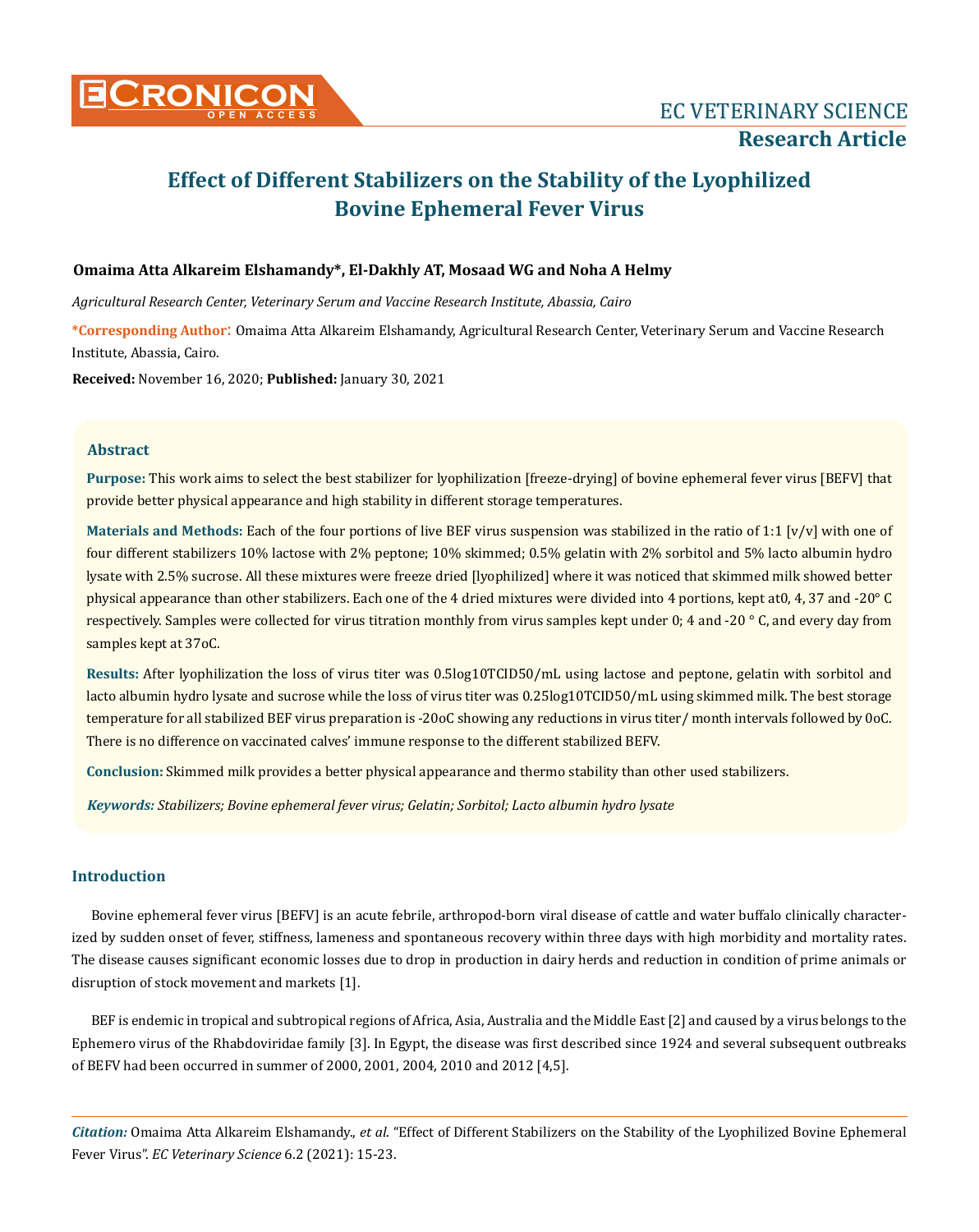Control of insect vectors and vaccination of susceptible hosts are two arms of BEF control [6].There are known potent safe BEF vaccines include attenuated and inactivated cell culture vaccines which provide vaccinated animals with adequate levels of specific antibodies [7-13]. Nowadays the used vaccine in Egypt is a live virus inactivated on the time of vaccination using a specific diluent containing saponin [13].

It is known that live vaccines are based on attenuated strains of the virus that retains limited ability to reproduce in the animal body, but is capable of inducing immune response. In order to ensure high immunogenicity, a live vaccine should have high reproductive activity [high titer] [14]. To maintain a high infectious titer, vaccine strains are subjected to lyophilization. Prior to lyophilization, the biological product is dissolved in a protective medium. This technological stage stabilizes the properties of the bio preparation and considerably increases shelf life of the product.

Our aim was to select the optimal protective medium for lyophilization of live BEF virus. Such media [stabilizers] include lactose and peptone; 10% skimmed milk; gelatin and sorbitol and 5% lacto albumin hydro lysate and 2.5% sucrose.

## **Materials And Methods**

# **Ethical approval**

Care and use of laboratory animals in this study were approved by the Medical and Veterinary Research Ethics Committee at the National Research Centre in Egypt (No., 20/053).

#### **BEF virus**

BHK-21 cell culture adapted strain of BEF virus of a titer  $10^{7.5}$  TCID<sub>s0</sub>/ml [15] were supplied by the Veterinary Serum and Vaccine Research Institute [VSVRI], Abbasia, Cairo and used for preparation of lyophilized virus with 4 different stabilizers and in serum neutralization test to follow up the levels of induced antibodies in vaccinated calves for six months.

# **Cell culture**

Baby hamster kidney cell line [BHK-21] established by [16] and supplied by VSVRI were used preparation of BEF virus suspension and in serum neutralization.

#### **Virus propagation in tissue culture**

Confluent BHK cell lines in roller flasks were inoculated with BEF virus using MOI 1:1 and incubated at 37˚ C and examined daily for CPE. When complete CPE was obtained, such flasks were subjected to two cycles of freezing and thawing and the harvest was aseptically centrifuged for 10 minutes at 3000 rpm in a cooling centrifuge and tested for sterility and titration.

## **Virus titration**

BHK-21 cell lines were used for titration of the prepared BEF virus suspension using serial tenfold dilutions of the virus through application of the microtiter technique according to [17] and the virus titer was expressed as  $\log_{10}$  TCID<sub>50</sub>/ml of the original inoculums using the formula of [18]. Virus titration was carried out before and after lyophilization.

#### **Preparation of BEF virus suspension for the lyophilization [Freeze-drying]**

The titrated BEF virus suspension was divided into 4 portions to be stabilized using the follow stabilizers:

*Citation:* Omaima Atta Alkareim Elshamandy., *et al*. "Effect of Different Stabilizers on the Stability of the Lyophilized Bovine Ephemeral Fever Virus". *EC Veterinary Science* 6.2 (2021): 15-23.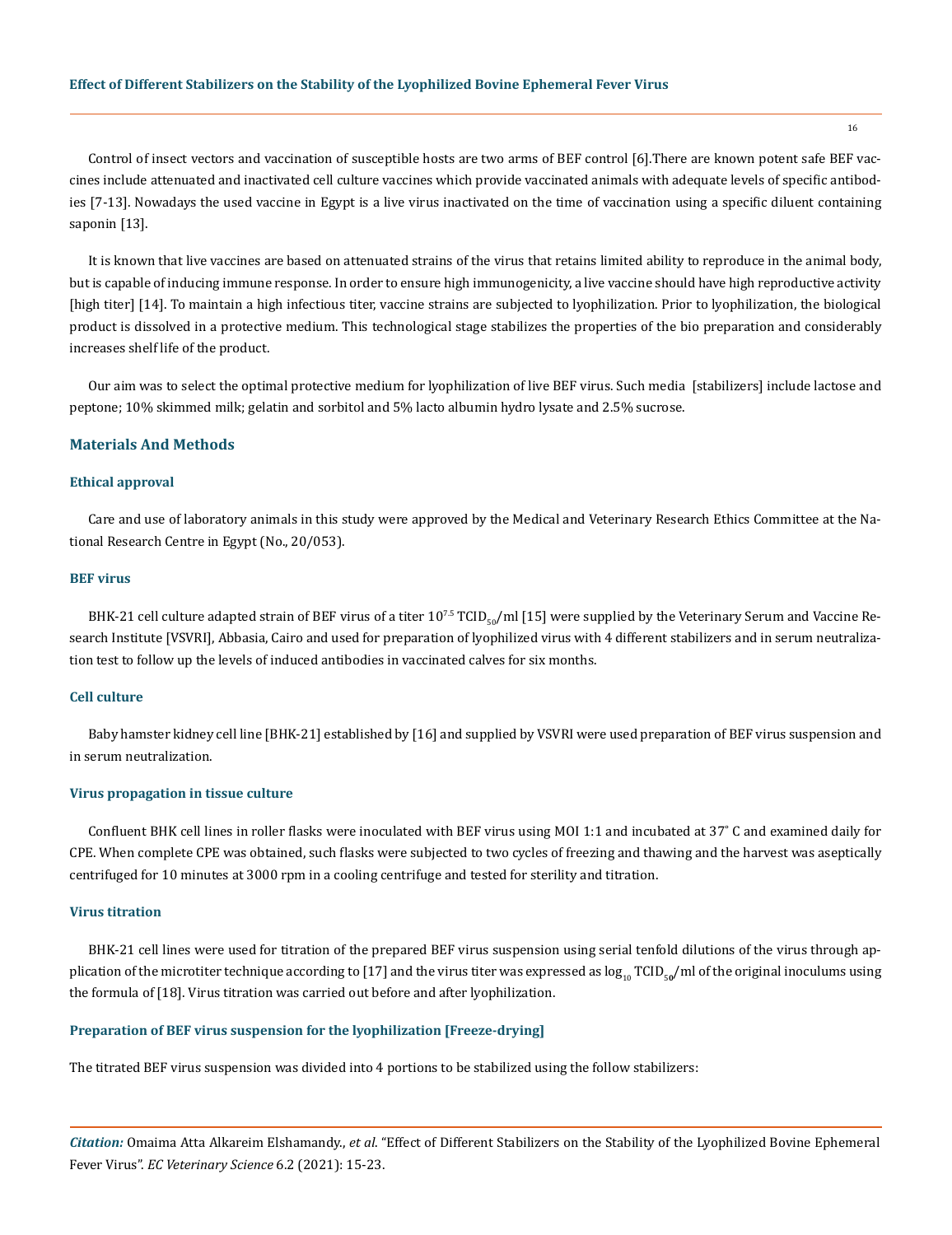- Stabilizer [1] consisted of 10% lactose and 2% peptone according to [19].
- Stabilizer [2] consisted of 10% skimmed milk added to the virus suspension in according to [20].
- Stabilizer [3] consisted of 0.5% gelatin and 2% sorbitol according to [21].
- Stabilizer [4] consisted of 5% lacto albumin hydro lysate and 2.5% sucrose according to [22].

Each portion of BEF virus suspensions was stabilized with one of the mentioned stabilizer added as 1:1  $[v/v]$  then dispensed in neutral sterile vials [2.5ml/vial] and subjected to freeze-drying [lyophilization] process.

# **Lyophilization [Freeze-drying] process**

The lyophilizing technique was carried out on Tofflonlyophilizer apparatus. A total of 2.5 ml freeze-drying system was filled into a sterilized glass vials covered with a semi permeable rubber stopper. The glass vial's inner diameter was 1.9 cm. The vials were placed on the shelf of the freeze-dryer, which had been pre cooled to - 60 °C, so that quick freezing could be realized [23]. After cooling for 2h, the primary drying began. The shelf temperature was set at -32°C, and the vacuum was controlled under 10 Pa [24]. The primary drying process lasted for 16h. Then the shelf was wormed up to 20  $\degree$ C at a rate of 0.2  $\degree$ C/min and held for 6h. After freeze-drying, the vials were sealed and kept at room temperature for 2 h [25] then kept at -  $20^{\circ}$ C till subjected for evaluation of the effect of lyophilization process.

#### **Stability of the lyophilized BEF virus preparations**

Samples from each lyophilized BEF virus preparations were kept at  $4\degree$ C, 20 $\degree$ Cand 37 $\degree$ C and subjected for virus titration on month intervals up to 6 months while those kept at  $37 \degree C$  were titrated on 24 hours intervals up to 7 days post preparation.

## **Evaluation of the immunogenicity of the lyophilized BEF virus**

Fifteen native breed calves of about 6 - 8 months of age and free from BEF antibodies as screened by serum neutralization test were divided into 5 groups [3calves/group] as follow:

- Group  $[1]$  vaccinated with the vaccine preparation  $[1]$ .
- Group [2] vaccinated with the vaccine preparation [2].
- Group  $[3]$  vaccinated with the vaccine preparation  $[3]$ .
- Group [4] vaccinated with the vaccine preparation [4].
- Group [5] was kept without vaccination as test control.

Each virus vial was dissolved in 20ml of the specific diluent containing saponin and supplied by VSVRI leaving for 10 minutes to allow virus inactivation the each animal received 2ml inoculated S/C in the neck side followed by a second dose 2 weeks later according to [13].

## **Serum neutralization test [SNT]**

SNT was carried out using the microtiter technique according to [26] on serum samples obtained from vaccinated calves of week intervals 4 times post vaccination then on month intervals up to 6 months post vaccination. The end point of neutralizing antibody titers was expressed as the reciprocal of the final dilution of serum inhibiting the CPE according to [27]

*Citation:* Omaima Atta Alkareim Elshamandy., *et al*. "Effect of Different Stabilizers on the Stability of the Lyophilized Bovine Ephemeral Fever Virus". *EC Veterinary Science* 6.2 (2021): 15-23.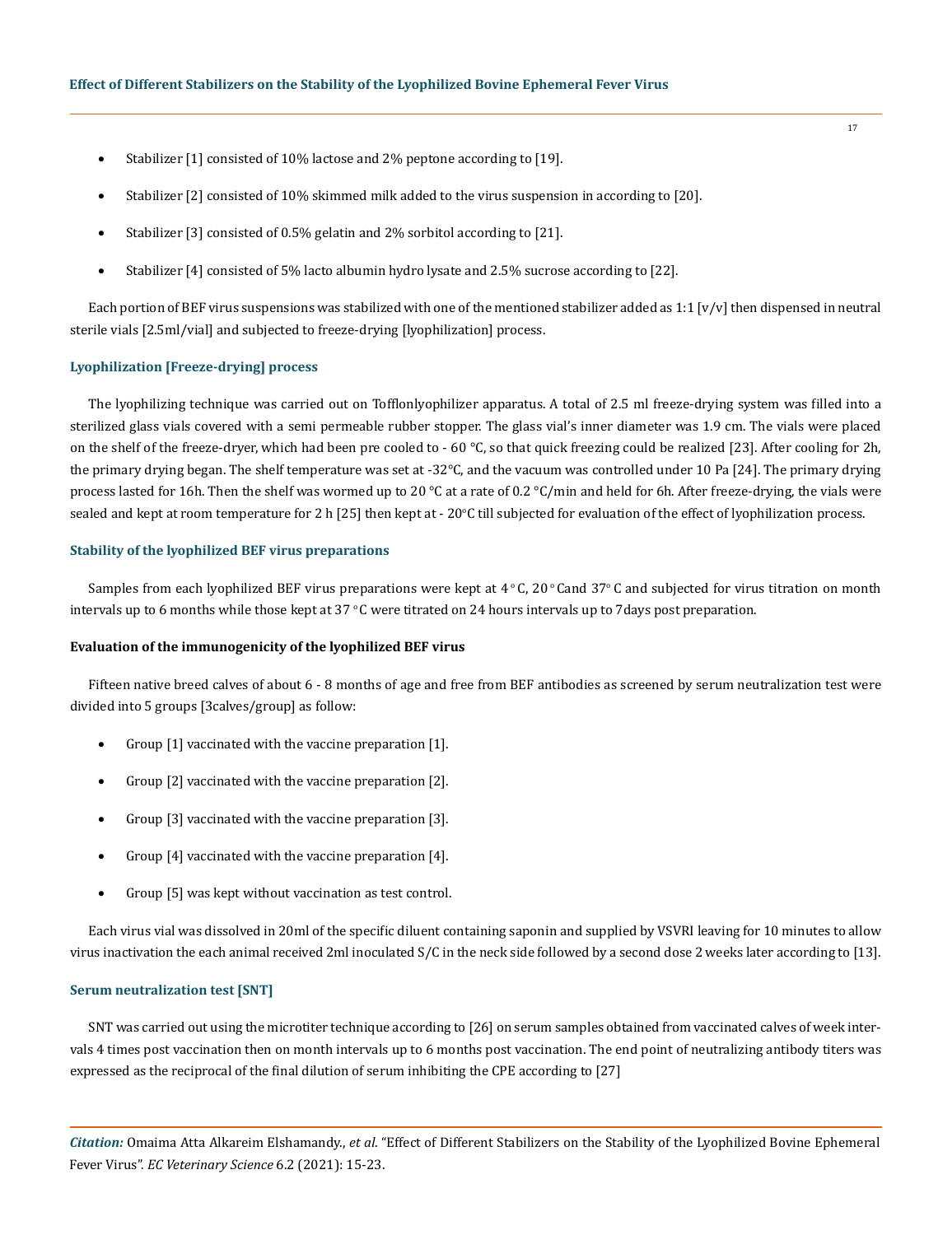# **Results**

Through the present work BEF virus was subjected to freeze dried process [lyophilization] using four different stabilizers including 10% lactose with 2% peptone; 10% skimmed milk; 0.5% gelatin with 2% sorbitol and 5% lacto albumin hydro lysate with 2.5% sucrose.

Figure 1 of lyophilized BEFV demonstrated that virus prepared with skimmed milk stabilizer reviled better physical properties [more compact solid disk] than other preparations.



*Figure 1: Lyophilized Bovine Ephemeral Fever (BEF) living virus using different stabilizers. [1] BEFV stabilized with10% lactose and 2% peptone. [2] BEFV stabilized with 10% skimmed milk. [3] BEFV stabilized with 0.5% gelatin and 2% sorbitol. [4] BEFV stabilized with 5% lacto albumin hydro lysate and 2.5% sucrose.*

Virus titration before and after lyophilization (Table-1) revealed that the loss of virus titer was  $0.5\log_{10}TCD_{50}/mL$  using lactose and peptone, gelatin with sorbitol and lacto albumin hydro lysate and sucrose while the loss of virus titer was 0.25log<sub>10</sub>TCID<sub>50</sub>/mL using skimmed milk.

| <b>Titrated Stabilized virus</b> | Virus titer $[\log_{10}TCID_{50}/mL]$ |                             |                                   |  |  |
|----------------------------------|---------------------------------------|-----------------------------|-----------------------------------|--|--|
|                                  | <b>Before lyophilization</b>          | <b>After Lyophilization</b> | <b>Loss during lyophilization</b> |  |  |
| Stabilized virus-1               |                                       | 6.5                         | 0.5                               |  |  |
| Stabilized virus-2               |                                       | 6.75                        | 0.25                              |  |  |
| Stabilized virus-3               |                                       | 6.5                         | 0.5                               |  |  |
| Stabilized virus-4               |                                       | 6.5                         | 0.5                               |  |  |
|                                  |                                       |                             |                                   |  |  |

*Table 1: Titer of different lyophilized Bovine Ephemeral Fever (BEF) virus preparations.*

*[1] BEFV stabilized with lactose and peptone.* 

*[2] BEFV stabilized with 10% skimmed milk.* 

*[3] BEFV stabilized with gelatin and sorbitol.* 

*[4] BEFV stabilized with 5% lacto albumin hydro lysate and 2.5% sucrose.*

*Citation:* Omaima Atta Alkareim Elshamandy., *et al*. "Effect of Different Stabilizers on the Stability of the Lyophilized Bovine Ephemeral Fever Virus". *EC Veterinary Science* 6.2 (2021): 15-23.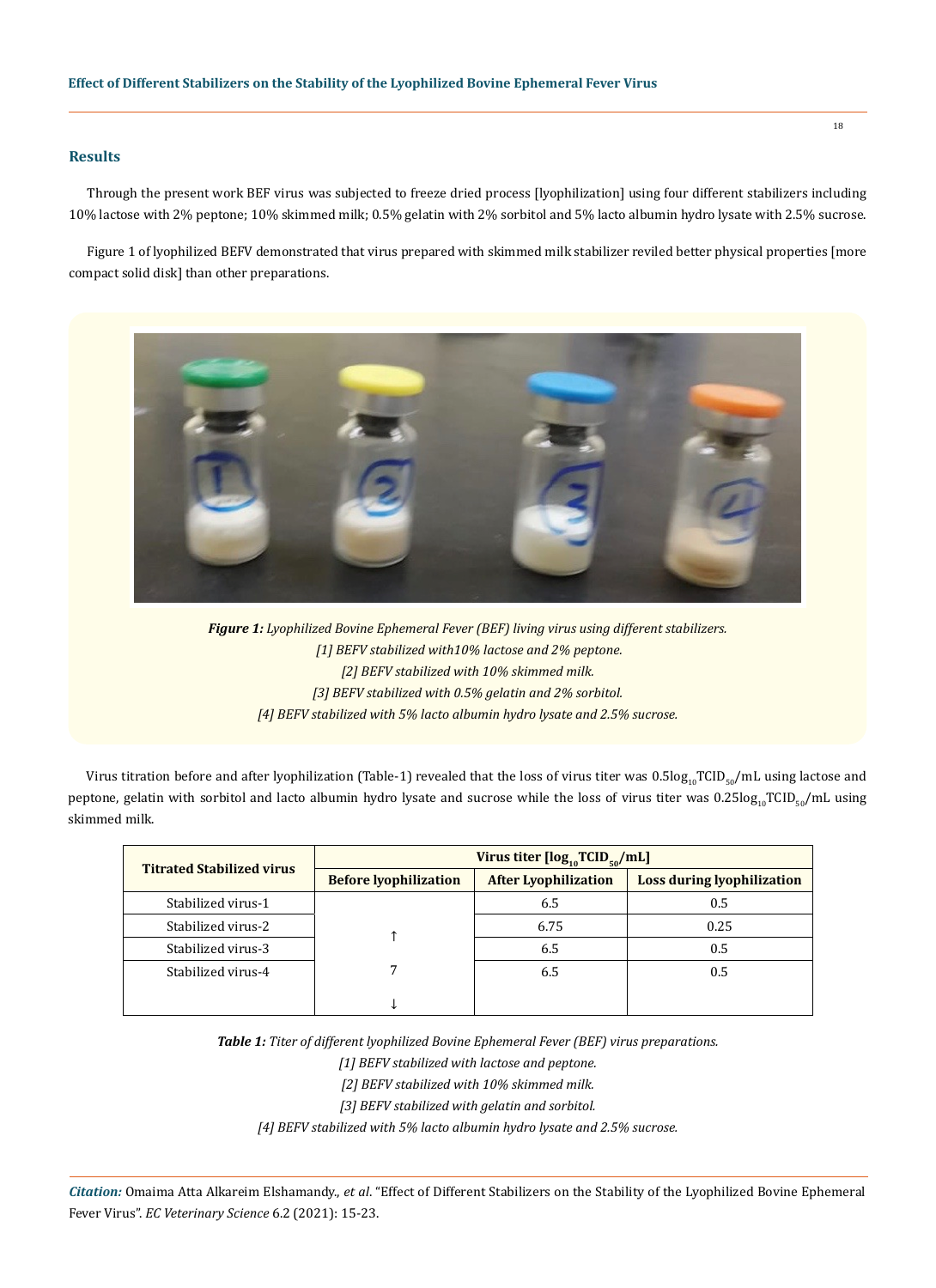Regarding the stability of the prepared lyophilized BEF virus preparations, table 2 showed that the best storage temperature for all stabilized BEF virus preparation is -20°C showing no reductions in virus titer/month intervals followed by 0°C which reduce the virus titer by  $0.25$ log $_{\rm 10}$ TCID $_{\rm 50}$ /ml/month. At 4°C the lowest reduction of virus titer [ $0.25$ log $_{\rm 10}$ TCID $_{\rm 50}$ /ml/month] was that recorded with skimmed milk stabilizer while it was  $0.5\log_{10}TCID_{50}/ml/month$  for other stabilizers.

| Storage temperature | Loss virus titer $[\log_{10}TCID_{50}/mL$ during storage |                 |                 |                 |  |  |
|---------------------|----------------------------------------------------------|-----------------|-----------------|-----------------|--|--|
|                     | <b>BEFV</b> [1]                                          | <b>BEFV</b> [2] | <b>BEFV</b> [3] | <b>BEFV</b> [4] |  |  |
| $4^{\circ}$ C       | 0.5/Month                                                | $0.25/M$ onth   | 0.5/Month       | 0.5/Month       |  |  |
| $37^{\circ}$ C      | 1/Day                                                    | 0.5/Day         | 0.75/Day        | 0.75/Day        |  |  |
| $0^{\circ}$ C       | 0.25/Month                                               | 0/Month         | 0.25/Month      | 0.25/Month      |  |  |
| $-20^{\circ}$ C     | 0/Month                                                  | $0/M$ ont       | 0/Month         | 0/Month         |  |  |

*Table 2: Stability of different lyophilized Bovine Ephemeral Fever (BEF) virus preparation at different temperatures.*

*[1] BEFV stabilized with 10% lactose and 2% peptone.* 

*[2] BEFV stabilized with 10% skimmed milk.* 

*[3] BEFV stabilized with 0.5% gelatin and 2% sorbitol.* 

*[4] BEFV stabilized with 5% lacto albumin hydro lysate and 2.5% sucrose.*

Regarding calves vaccination with the lyophilized BEFV preparations after their dissolving in the specific solvent containing saponin, the results of SNT (Table-3) showed that all animals receiving two doses of such preparations exhibited a detectable level of specific BEF antibodies by the first week post the first dose of vaccination with a mean titer 8 increased gradually after the second dose till reach a peak titer of 128by the first month post the second vaccination and still unchanged with this level up to 4 months post last vaccination [6months post the first vaccination; the period of experimental work].

| <b>Used vaccine</b> | Mean BEF serum neutralizing antibody titer a |       |      |                   |      |                   |      |      |      |
|---------------------|----------------------------------------------|-------|------|-------------------|------|-------------------|------|------|------|
|                     | <b>Zero time</b>                             | 1WPVb | 2WPV | 1WPR <sup>c</sup> | 2WPR | 1MPB <sup>d</sup> | 2MPB | 3MPB | 4MPB |
| Stabilized virus-1  |                                              | 4     | 8    | 16                | 64   | 128               | 128  | 128  | 128  |
| Stabilized virus-2  |                                              | 8     | 16   | 32                | 64   | 128               | 128  | 128  | 128  |
| Stabilized virus-3  |                                              | 4     | 8    | 32                | 64   | 128               | 128  | 128  | 128  |
| Stabilized virus-4  |                                              | 8     | 16   | 32                | 64   | 128               | 128  | 128  | 128  |
| No vaccination      |                                              |       | 0    | $\theta$          | 0    |                   |      |      |      |

*Table 3: Mean Bovine Ephemeral Fever (BEF) serum neutralizing antibody titer in vaccinated calves.*

*[1] BEFV stabilized with lactose and peptone.* 

*[2] BEFV stabilized with 10% skimmed milk.* 

*[3] BEFV stabilized with gelatin and sorbitol.* 

*[4] BEFV stabilized with 5% lacto albumin hydro lysate and 2.5% sucrose.*

*aAntibody titer= the reciprocal of the final serum dilution which neutralized 100 TCID50 of BEF virus.*

*bWPV= week post vaccination.*

*cWPB= week post booster.* 

*dMPB = month post booster.*

# **Discussion**

Stability of living viral vaccines is an essential parameter for the determination of product changes in maintenance period, efficacy and maintenance of biological properties of the vaccines. Vaccine stability is a vital factor to keep vaccine potency and efficiency, as its potency

*Citation:* Omaima Atta Alkareim Elshamandy., *et al*. "Effect of Different Stabilizers on the Stability of the Lyophilized Bovine Ephemeral Fever Virus". *EC Veterinary Science* 6.2 (2021): 15-23.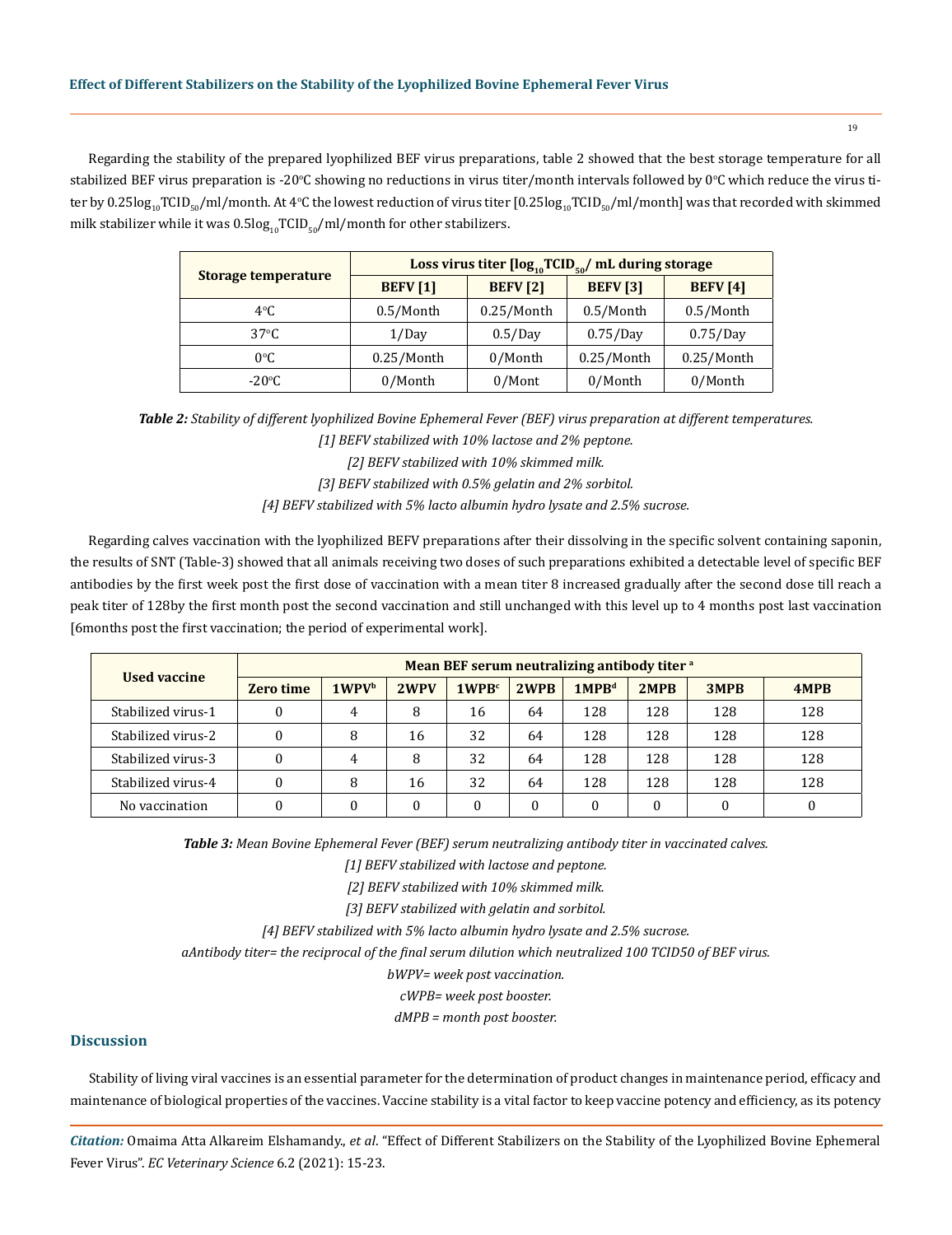decays over time and during temperature changes. The choice of stabilizers for viral vaccine formulation could be conceders a corner stone in production of living virus vaccines [28].

The obtained more compact disk of lyophilized BEF vaccine using skimmed milk than those obtained by other used stabilizers came in agreement with the findings of [29-32]when they prepared an attenuated rift valley fever virus vaccine, Brucella melitensis Rev 1 vaccine and PPR vaccine using skimmed milk in comparison with other stabilizers they mentioned that skimmed milk made more compact mass [cake] of the vaccine in the respective vials providing an effective preservative for the virus during freeze drying process.

Virus titration showing that the less loss in lyophilized BEF virus  $(0.25log_{10}TCD_{50}/mL)$  was recorded with skimmed milk while such loss was 0.5log<sub>10</sub>TCID<sub>50</sub>/ mL with other used coming in agreement with those of [33] who mentioned that during the Lyophilization process, the water of product is frozen and then subjected to a high vacuum [freeze-drying]. These factors consider as stress factors and lead to damage and decrease in the viability of viruses. Similar results were obtained by [30-32] who also found that prepared FP fowl pox] and PPR [peste des petits ruminants] vaccines with variable concentrations of skimmed milk after lyophilization showed the same decrease in virus titer [0.25 log<sub>10</sub>EID<sub>50</sub>] but decrease was [0.5 log<sub>10</sub>EID<sub>50</sub>] by using Lactalbumen sucrose stabilizer as shown in table 2 which indicate the role of skimmed milk maintaining of virus titer in agreement with [33].

To successfully carry out international immunization programs, confirming the stability of vaccines is crucial. The [thermal stability](https://www.sciencedirect.com/topics/biochemistry-genetics-and-molecular-biology/thermostability) of vaccines is of concern to the vaccine manufacture, health authorities, research government institutions, and philanthropic organizations attempting to raise the distribution of vaccines in countries with bad infrastructure, unreliable transportation and substandard storage facilities for the preservation of vaccines requiring refrigeration.

World Health Organization [WHO] sets guidelines for the stability evaluation of vaccines [38] and recommends conducting regular and accelerated stability studies. These guidelines aim to provide a framework for shelf life and storage conditions, monitor vaccine stability in the post licensure period and support manufacturing changes by demonstrating consistency of vaccine batches. Such guidelines can be used for the selection of optimal stabilizing conditions, shelf life estimation, temperature excursion modeling, and investigation of changes to manufacturing process that may potentially alter vaccine stability [39]. Many different stability indicating assays can be used, including viral titer, immunochemical assays, [liquid chromatography](https://www.sciencedirect.com/topics/biochemistry-genetics-and-molecular-biology/liquid-chromatography) and [gel electrophoresis](https://www.sciencedirect.com/topics/biochemistry-genetics-and-molecular-biology/gel-electrophoresis) [40,41]. An often used parameter is shelf life, this refers to the time period during which a drug product remains capable of acceptable performance.

Depending on the present results of lyophilized BEF virus stability, it could be suggested that all BEF stabilized virus preparation through the present study could be stored at 4°C for 12 months; at  $37^{\circ}$ C for not more than 3-4 days to avoid the reduction in virus titer to the non-protective titer which should not be less than 6  $log_{10}TCID_{50}/ml$  on the time of inactivation within the time of vaccination as recommended by [13] and at 0 or -20°C for more than 12 months reaching 24 months [10]. These findings agree with those of [19], [29,33] [30-32] using the same stabilizers with rabies virus, RVF; Duck hepatitis virus; Brucella; Fowl Pox and Pigeon pox viruses. In addition it is well known that due to their thermo sensitivity, most vaccines must be kept refrigerated from production to use [34,35].

In addition skimmed milk stabilizer is more efficient than the used lacto albumen sucrose stabilizer as 10% skimmed milk reduced the losses in virus titer during the process of lyophilization and during different thermos-stability tests than the used lacto albumen sucrose stabilizer in addition to the more better physical appearance of the final lyophilized product and more decrease in cost in comparison with the other used stabilizer [36]**;** other stabilizers may be preferable than skimmed milk where they do not contain animal proteins where the use of substances that contain animal proteins is now not recommended due to the risk of transmission of prion diseases and more stringent requirements to the composition of the preparations are imposed [37].

Following up the titers of induced BEF neutralizing antibodies in vaccinated calves using the different lyophilized BEF virus preparation (using specific solvent containing saponin according to 13), similar results o were obtained by [9,11,42-44], that concluded that

*Citation:* Omaima Atta Alkareim Elshamandy., *et al*. "Effect of Different Stabilizers on the Stability of the Lyophilized Bovine Ephemeral Fever Virus". *EC Veterinary Science* 6.2 (2021): 15-23.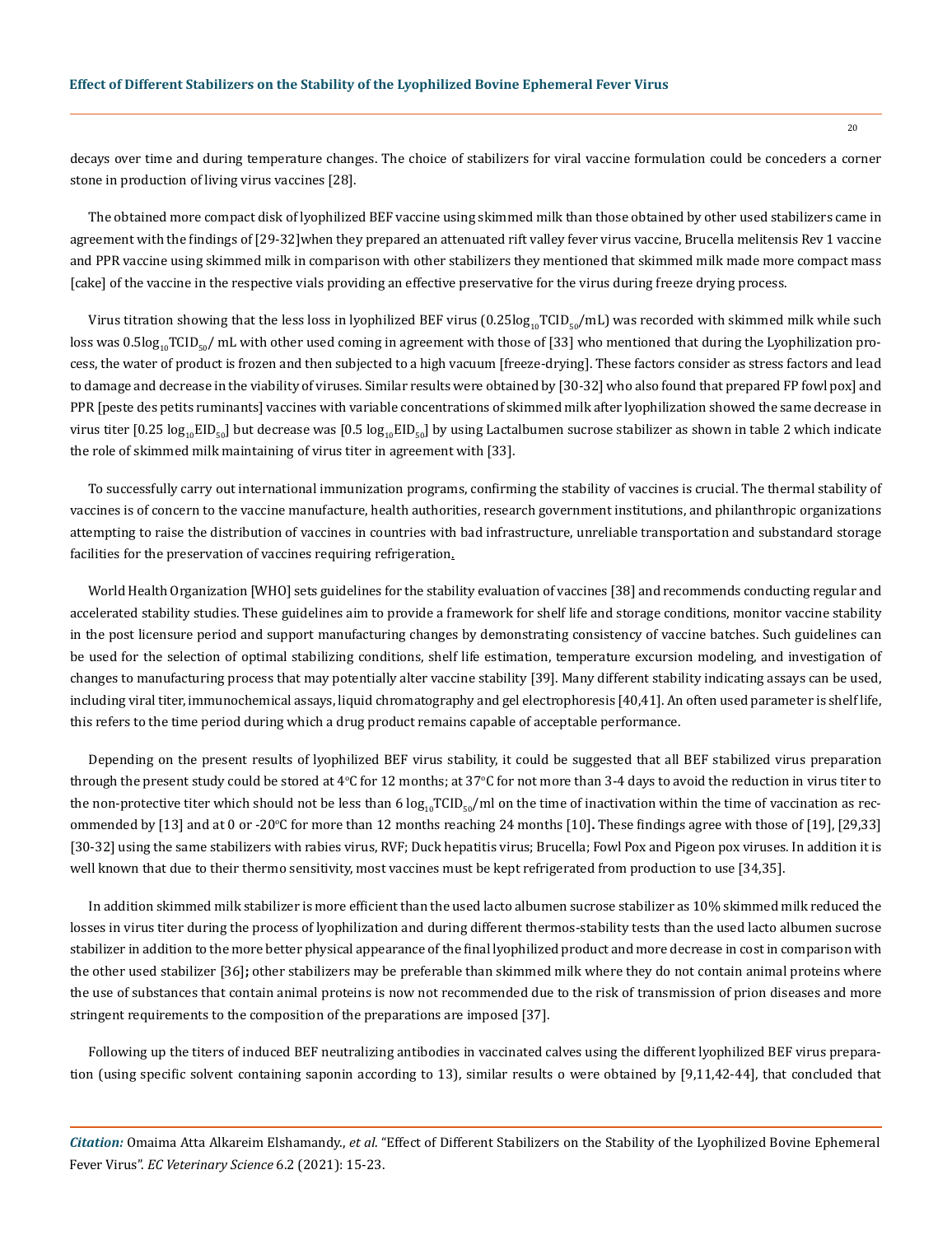vaccination of cattle with 2 doses of the inactivated BEF vaccine induce high levels of immunity against BEF virus infection. In addition [13] stated that the use of live BEF vaccine which was inactivated on the time of administration induced high levels of specific BEF neutralizing antibodies where the diluent of such vaccine contains saponin which act as virus in activator and immune stimulant. However it is clear that no one of the used stabilizers affect the immune response of vaccinated calves where all of them exhibited similar levels of BEF antibody titers. There are no available data discussed the effect of different stabilizers on the immune response of vaccinated animals.

In conclusion and according to the present obtained results, it could be concluded that skimmed milk stabilizer is more efficient than the used lacto albumen sucrose stabilizer where it reduced the losses in BEF virus titer during the process of lyophilization and during different storage temperatures in addition to the better physical appearance of the final lyophilized product.

# **Bibliography**

- 1. [George St TD. "Studies on the pathogenesis of bovine ephemeral fever in Sentinal cattle. I-Virology and serology".](https://www.sciencedirect.com/science/article/pii/0378113585900586) *Veterinary Microbiology* [10.6 \(1985\): 493-504.](https://www.sciencedirect.com/science/article/pii/0378113585900586)
- 2. Yeruham I., *et al.* ["Bovine ephemeral fever in beef cattle herds in the Jordan Valley".](https://pubmed.ncbi.nlm.nih.gov/12570314/) *Israel* 152.3 (2003): 86-88.
- 3. Wunner WH., *et al.* "In virus taxonomy, 6th report of the Intern". *International Committee on Taxonomy of Viruses* (1995): 288-293.
- 4. Kasem S., *et al.* ["Isolation and Characterization of Bovine Ephemeral Fever Virus in Delta Provinces, Egypt 2012".](https://www.researchgate.net/publication/327719372_Isolation_and_Characterization_of_Bovine_Ephemeral_Fever_Virus_in_Delta_Provinces_Egypt_2012) *Global Veterinarian* [13.6 \(2014\): 972-976.](https://www.researchgate.net/publication/327719372_Isolation_and_Characterization_of_Bovine_Ephemeral_Fever_Virus_in_Delta_Provinces_Egypt_2012)
- 5. Albehwar AM., *et al.* ["Molecular characterization of recent isolates of BEF virus in Egypt".](https://www.bjas.bu.edu.eg/upload/2017/5f0ebe91643937.91572004.pdf) *Global Journal of Medical Research: (G) Vet[erinary Science and Veterinary Medicine](https://www.bjas.bu.edu.eg/upload/2017/5f0ebe91643937.91572004.pdf)* 18.2 (2018): 6-14.
- 6. [St George TD. "Effective treatment of bovine ephemeral fever".](https://pubmed.ncbi.nlm.nih.gov/9088520/) *Australian Veterinary Journal* 75 (1997): 221-222.
- 7. Inaba Y., *et al.* ["Formalin-inactivated, aluminum phosphate gel-adsorbed vaccine of bovine ephemeral fever virus".](https://pubmed.ncbi.nlm.nih.gov/4749258/) *Arch Gesamte Virusforsch* [42 \(1973\): 42-53.](https://pubmed.ncbi.nlm.nih.gov/4749258/)
- 8. [Tzipori S and Spradbrow PB. "A cell culture vaccine against bovine ephemeral fever".](https://pubmed.ncbi.nlm.nih.gov/708328/) *Australian Veterinary Journal* 54.7 (1978): 323- [328.](https://pubmed.ncbi.nlm.nih.gov/708328/)
- 9. Vanselow BA., *et al.* ["Field trials of ephemeral fever vaccines".](https://pubmed.ncbi.nlm.nih.gov/8545949/) *Veterinary Microbiology* 46.1-3 (1995): 117-130.
- 10. Daoud AM., *et al.* "Preparation of attenuated bovine ephemeral fever vaccine". *Beni-Suef Veterinary Medical Journal* 2 (2001a): 627- 634.
- 11. Daoud AM., *et al.* "Preparation of inactivated bovine ephemeral fever vaccine (BEF) in Egypt". *Beni-Suef Veterinary Medical Journal* 2 (2001b): 619-626.
- 12. Sahar MM Saber. "Epidemiological studies on ephemeral fever in cattle, Ph. D. Vet. Sci. Thesis (Infectious diseases)". *Faculty of Veterinary Medicine, Cairo University* (2004).
- 13. Albehwar AM., *et al.* "Comparative evaluation of the potency of traditionally inactivated bovine ephemeral fever vaccine and that one inactivated on the time of vaccination. 14th Sci.Cong.2010". *Faculty of Veterinary Medicine, University Egypt* (2010): 51-61.
- 14. WHO. "Expert committee on biological standardization. Geneva, 19 to 23 October 2009. WHO recommendations to assure the quality, safety, and efficacy of influenza vaccines (human, live attenuated) for intranasal administration (2009).
- 15. Azab AMH., *et al.* "Susceptibility of different cell cultures to bovine ephemeral fever virus. 6th Vet Med. Zag. Conf (2002): 41-55.

*Citation:* Omaima Atta Alkareim Elshamandy., *et al*. "Effect of Different Stabilizers on the Stability of the Lyophilized Bovine Ephemeral Fever Virus". *EC Veterinary Science* 6.2 (2021): 15-23.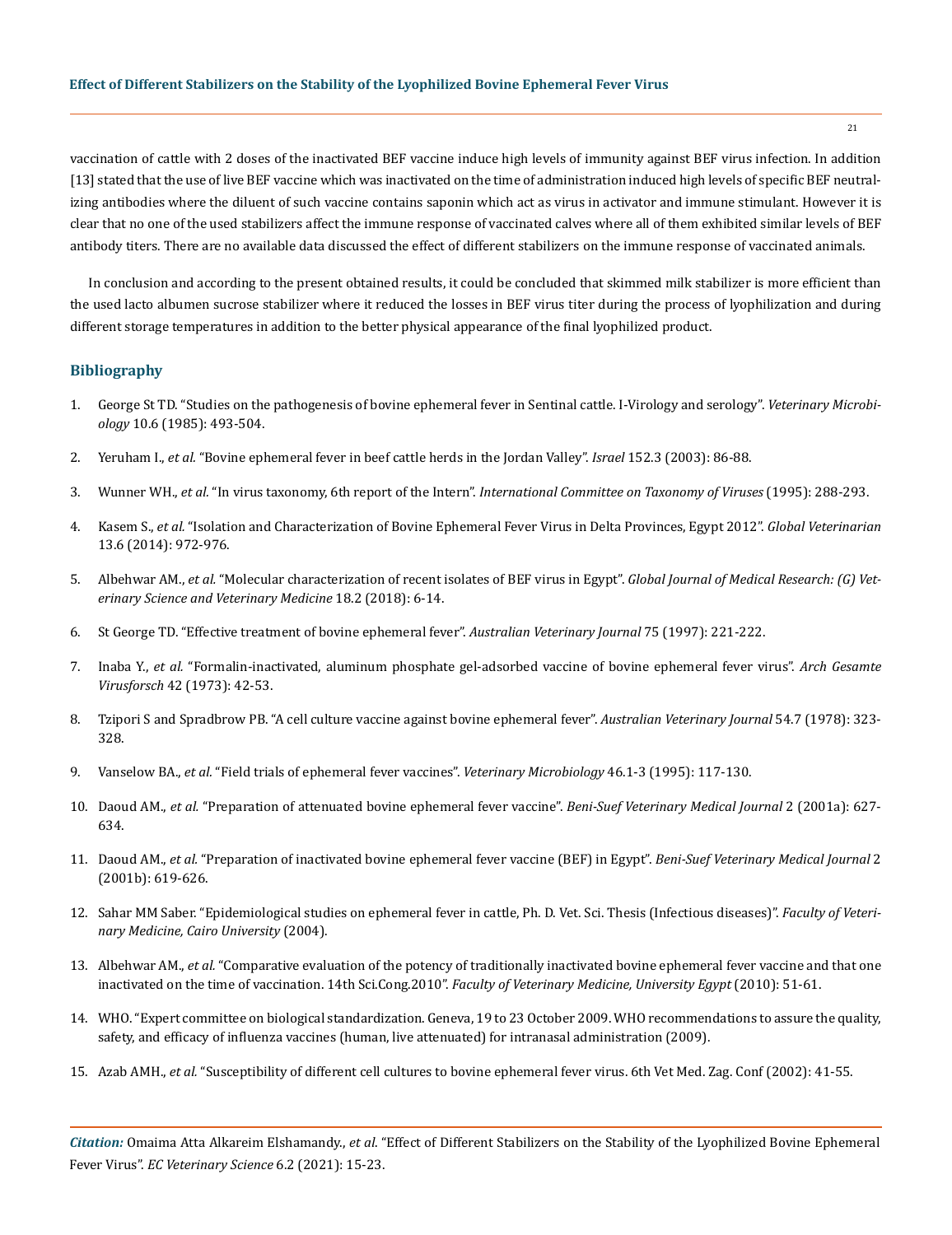- 16. [Mackpherson LA and Stocker MGP. "Polyoma transformation of hamster cell colonies; an investigation of genetic factors affecting cell](https://www.sciencedirect.com/science/article/abs/pii/0042682262902908)  competence". *Virology* [16 \(1962\): 147.](https://www.sciencedirect.com/science/article/abs/pii/0042682262902908)
- 17. Rossiter PB., *et al.* ["Micro neutralization system for use with different strains of pest des petit ruminant's virus and rinderpest virus".](https://pubmed.ncbi.nlm.nih.gov/2411037/)  *[Tropical Animal Health and Production](https://pubmed.ncbi.nlm.nih.gov/2411037/)* 17.2 (1985): 75-81.
- 18. [Reed LJ and Muench H. "A simple method for estimating fifty percent \(50%\) ends points".](https://academic.oup.com/aje/article-abstract/27/3/493/99616) *The American Journal of Tropical Medicine and Hygiene* [27 \(1938\): 493-497.](https://academic.oup.com/aje/article-abstract/27/3/493/99616)
- 19. WHO. "Laboratory techniques in rabies, Fifth edition 1 (1996): 261- 268.
- 20. OIE (Office International Des Epizootic). Recommended Diagnostic Technique and Requirements for biological products 1(2012): 507-514.
- 21. Kang MS., *et al.* ["Development of a stabilizer for lyophilzation of an attenuated duck viral hepatitis vaccine".](https://pubmed.ncbi.nlm.nih.gov/20460663/) *Poultry* (2010): 1167- [1170.](https://pubmed.ncbi.nlm.nih.gov/20460663/)
- 22. Thachamvally Riyesh., *et al.* ["Evaluation of Efficacy of Stabilizers on the Thermo stability of Live Attenuated Thermo-adapted Peste](https://pubmed.ncbi.nlm.nih.gov/21979572/)  [des petits ruminants Vaccines".](https://pubmed.ncbi.nlm.nih.gov/21979572/) *Virologica Sinica* 26.5 (2011): 324-337.
- 23. [Wang J and Zhang H. "The influence of one-step −80 °C cryopreservation on the osteogenesis differentiation ability of human bone](https://translational-medicine.biomedcentral.com/articles/10.1186/s12967-019-02136-7)  [marrow-derived mesenchymal stem cells".](https://translational-medicine.biomedcentral.com/articles/10.1186/s12967-019-02136-7) *Guangdong Medical Journal* 28.3 (2007): 365-367.
- 24. Zhou XL., *et al.* ["Freeze-drying of human platelets: influence of saccharide, freezing rate and cell concentration".](https://pubmed.ncbi.nlm.nih.gov/17898906/) *Cryo Letters* 28.3 [\(2007\): 187-196.](https://pubmed.ncbi.nlm.nih.gov/17898906/)
- 25. Shao-Zhi Z., *et al.* ["Preliminary study on the freeze-drying of human bone marrow-derived mesenchymal stem cells".](https://pubmed.ncbi.nlm.nih.gov/21043058/) *Journal of Zhei[jang University SCIENCE B - Biomedicine and Biotechnology](https://pubmed.ncbi.nlm.nih.gov/21043058/)* 11.11 (2010): PMC2970899.
- 26. Ferreira ME. "Prubadamicroneutralizationproesludaes de anticurpos de la fiebreaftosablincentro, Panoamericana de ubrea Akrosa 211 (1976): 17-24.
- 27. Singh KV., *et al.* ["Colostral transfer of rinderpest neutralizing antibodies to offspring of vaccinated dams".](https://pubmed.ncbi.nlm.nih.gov/4229186/) *Canadian Journal of Com[parative Medicine and Veterinary Science](https://pubmed.ncbi.nlm.nih.gov/4229186/)* 31.11 (1967): 295-298.
- 28. Cardoso FMC., *et al.* ["REVIEW: Viral vaccine stabilizers: status and trends".](https://pubmed.ncbi.nlm.nih.gov/28854787/) *Acta Virologica* 61.3 (2016): 231-239.
- 29. Salama LS., *et al.* "Trails for using skimmed milk as a stabilizer for attenuating Rift Valley Fever virus vaccine". *Egyptian Journal of Agricultural Research* 4.82 (2004): 1905-1915.
- 30. Ghazy A., *et al.* "The use of different stabilizers for improving integrity of the locally prepared lyophilized Brucella melitensis Rev 1Vaccine". *Journal of Veterinary Medical Research* 25.1 (2017): 59-67.
- 31. Latif MZ., *et al.* ["Effect of Stabilizers on Infectivity Titer of Freeze Dried Peste Des Petits Ruminants Virus Vaccine".](https://www.researchgate.net/publication/325295152_Effect_of_Stabilizers_on_Infectivity_Titer_of_Freeze_Dried_Peste_Des_Petits_Ruminants_Virus_Vaccine) *Pakastan Veterinary Journal* [38.2 \(2018\): 169-173.](https://www.researchgate.net/publication/325295152_Effect_of_Stabilizers_on_Infectivity_Titer_of_Freeze_Dried_Peste_Des_Petits_Ruminants_Virus_Vaccine)
- 32. Ayatollah I Bassiouny., *et al.* ["Efficacy of skimmed milk as stabilizer in comparison with lacto albumen sucrose in production of fowl](https://www.semanticscholar.org/paper/EFFICACY-OF-SKIMMED-MILK-AS-STABILIZER-IN-WITH-IN-Bassiouny/d1c9c78d47dac5474f1a1adfb02d36758dfa32a9)  and pigeon pox vaccines". *[International Journal of Research and Development \(IJRD\)](https://www.semanticscholar.org/paper/EFFICACY-OF-SKIMMED-MILK-AS-STABILIZER-IN-WITH-IN-Bassiouny/d1c9c78d47dac5474f1a1adfb02d36758dfa32a9)* 2.4 (2019).
- 33. Alexander DSN., *et al.* ["Optimization of a freeze-drying cycle of a viral vaccine based on changes in temperature, time and geometry](https://www.researchgate.net/publication/305356347_Optimization_of_a_freeze-drying_cycle_of_a_viral_vaccine_based_on_changes_in_temperature_time_and_geometry_of_the_vials)  of the vials". *[Journal of Applied Pharmaceutical Science](https://www.researchgate.net/publication/305356347_Optimization_of_a_freeze-drying_cycle_of_a_viral_vaccine_based_on_changes_in_temperature_time_and_geometry_of_the_vials)* 5.2 (2015): 022-029.
- 34. Brandau DT., *et al.* "Thermal stability of vaccines". *[Journal of Pharmaceutical Sciences](https://pubmed.ncbi.nlm.nih.gov/12532371/)* 92 (2003): 218-231.

*Citation:* Omaima Atta Alkareim Elshamandy., *et al*. "Effect of Different Stabilizers on the Stability of the Lyophilized Bovine Ephemeral Fever Virus". *EC Veterinary Science* 6.2 (2021): 15-23.